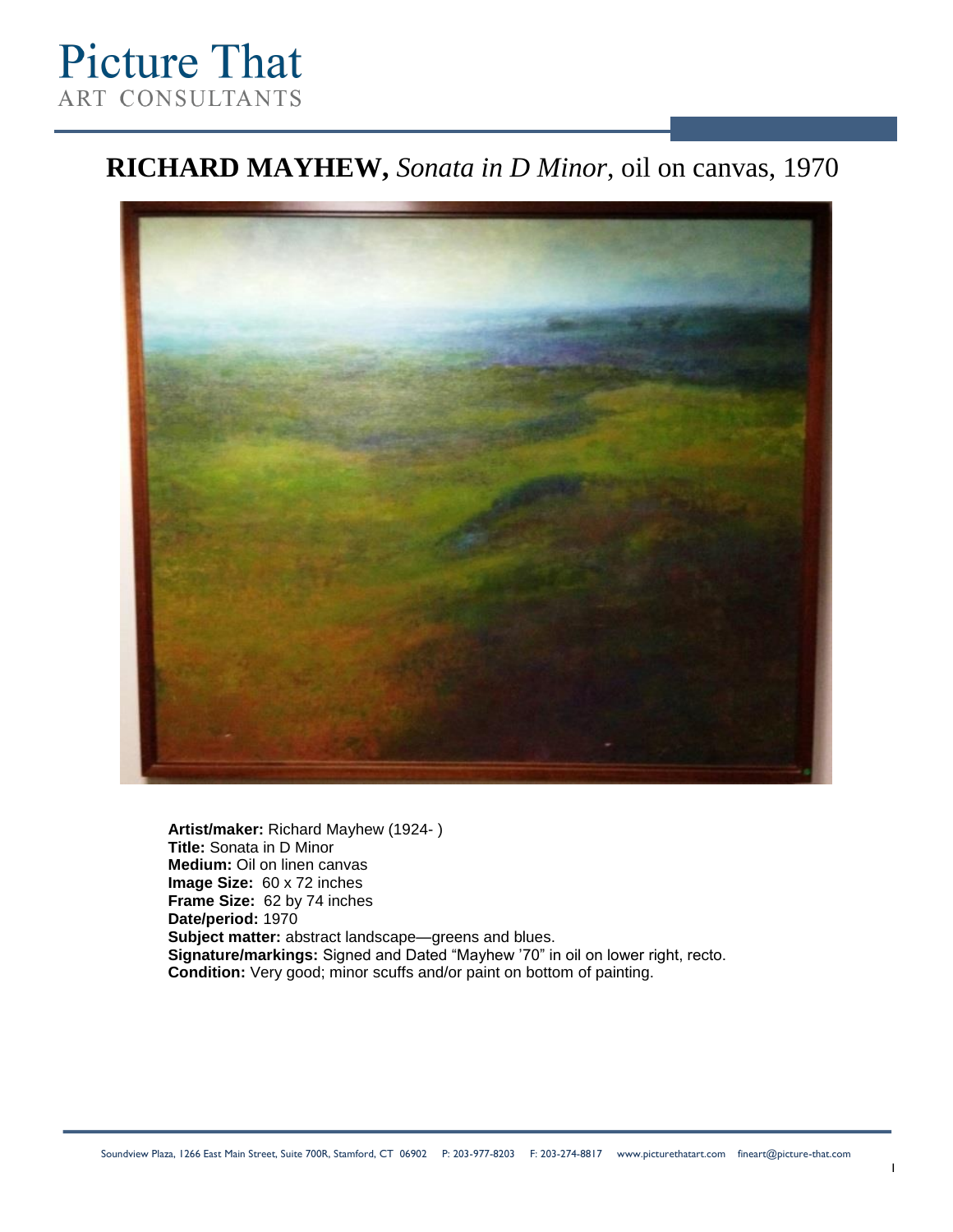## **Picture That ART CONSULTANTS**

## **RICHARD MAYHEW (b. 1924) Resides in California**



Richard Mayhew was born in Amityville, Long Island to Native American and African American parents. Considered one of America's greatest living landscape painters, Mayhew has had over thirty solo exhibitions. His work is in the permanent collections of The Metropolitan Museum, The Whitney Museum of American Art and The Brooklyn Museum in New York; The Art Institute of Chicago, Illinois; and The Smithsonian and The National Museum of American Art in Washington, D.C. among numerous others.

Throughout his career, Mayhew's work has been described as Abstract, Impressionist, Realist and Romantic. His approach to his landscapes may have been  $19<sup>th</sup>$  century, but upon closer examination his handling of paint and space is quite contemporary. He has uniquely synthesized his experiences, his heritage and the influences of his various teachers, Rubin Tam, Edwin Dickinson, Max Beckmann and Hans Hofmann.

The power of Mayhew's paintings derives from his intimacy and absorption with nature. His mother and father were slaves who both escaped and traveled to Long Island via the Underground Railroad and were aided by the natives of the land; his mother was taken in by the Blackfoot tribe, and his father, by the Mohawk. Mayhew takes pride in his dual heritage—he feels kinship between African American art and American Indian art. His attachment to the land comes from his American Indian heritage; his identification with jazz and blues comes from his African American heritage. In this way, his paintings were saved from banality because of his particularly sensitive eye and love for nature.

After his first one-person exhibition in 1957 at the Morris Gallery in New York, Mayhew received a grant to study in Europe where he was influenced by French Realism as practiced among the Barbizon painters. Upon his return, in 1963, Mayhew along with other artists and writers founded "Spiral," a contingent of black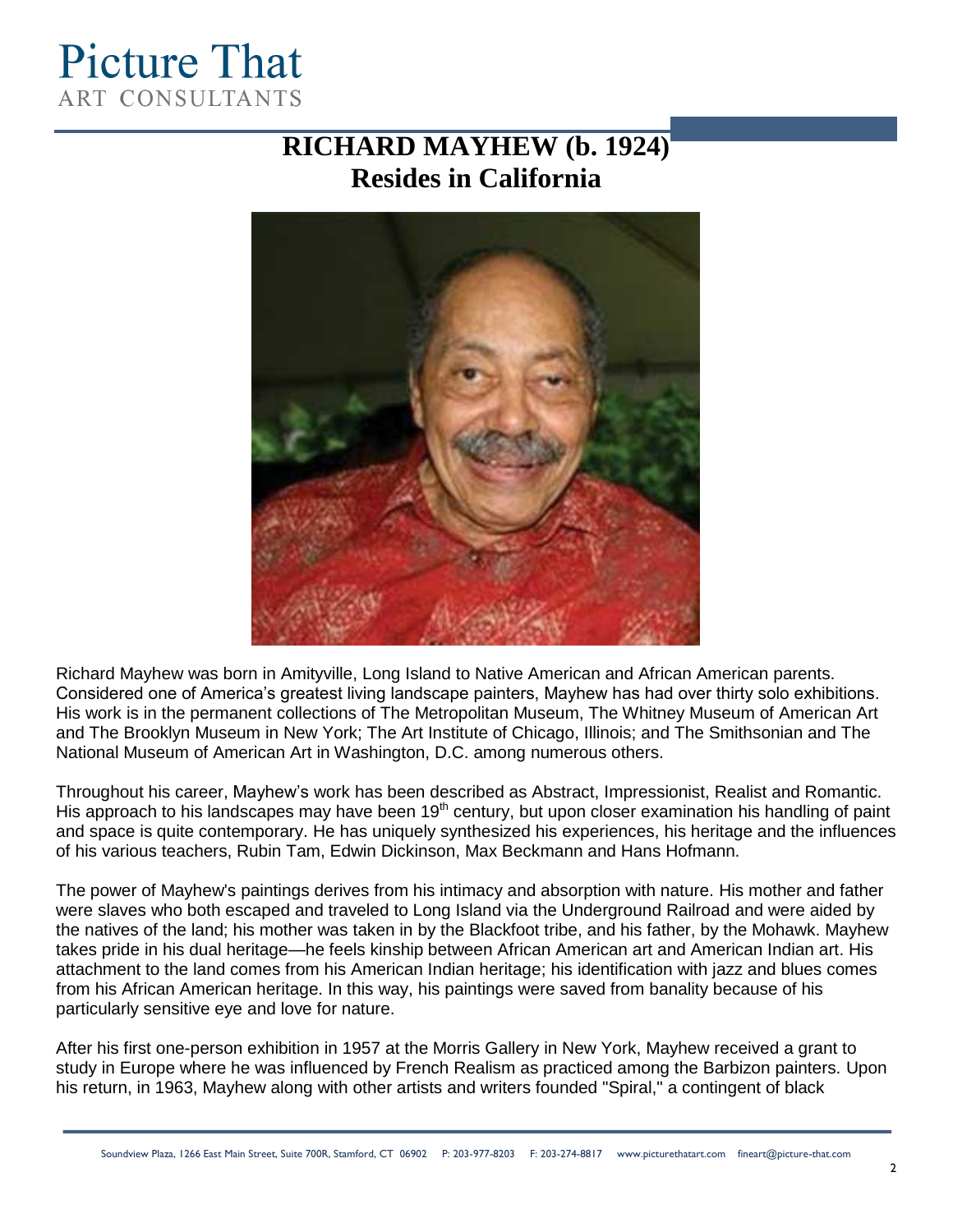intellectuals who were united in their dedication for civil rights in the art world and encouraged other black artists to never deny their true feelings. As one of the few living members of this historic group, Mayhew has achieved what the group set out to accomplish.

His work, acclaimed for the depth of beauty and serenity, has universal appeal. His large scale oils and his small, intimate watercolors, create moody, atmospheric landscapes which evoke the work of George Inness Henry Tanner, and Winslow Homer. Mayhew believes in complete involvement with the medium. He believes the medium fosters involvement in a new culture, the culture of art, which is the ultimate aesthetic experience.

The particular work, *Sonata in D Minor (1970)*, appeared in the exhibition titled, *Afro-American Artists: New York and Boston, which took place from May 19<sup>th</sup>—June 23<sup>rd</sup> of 1970. The show was sponsored by The* Museum of the National Center of Afro-American Artists and The Museum of Fine Arts, Boston. The introduction of the catalogue written by the curator of the show, Edmund B. Gaither, focuses on the common confusion between the ideas of a "black show" and "black art." Although Richard Mayhew is indeed of African American descent, that sociological fact does not inform the theme of the show by any means. *Sonata in D Minor* was included in *Afro-American Artists: New York and Boston* in order to exemplify the diversity of American artists who are black.

"Mayhew represents a bridge between the older black artists who developed through the WPA in the 1930s and those who, after World War II, attended art schools and matured during the turbulent civil rights movement of the 1960s and the rise of Abstract Expressionism." -Romare Bearden (from Blouinartinfo.com)

#### **Sources:**

"The Art World Online: Artnet." The Art World Online: Artnet. N.p., n.d. Web. 03 Nov. 2014.

"Bonhams : Auctions." Bonhams : Auctions. N.p., n.d. Web. 03 Nov. 2014.

Fine, Elsa Honig. The Afro-American Artist; a Search for Identity. New York: Holt, Rinehart and Winston, 1973. Print.

Gaither, Edmund B., ed. Afro-American Artists: New York and Boston; The Museum of the National Center of Afro-American Artists, the Museum of Fine Arts the School of the Museum of Fine Arts, Boston, 19 May-23 June, 1970. Boston: Museum of the National Center of Afro-American Artists, 1970. Print.

"Richard Mayhew." Artworks, Biography, Paintings and Auctions. N.p., n.d. Web. 03 Nov. 2014.

"Sotheby's: Fine Art Auctions & Private Sales." Sotheby's: Fine Art Auctions & Private Sales. N.p., n.d. Web. 02 Nov. 2014.

"Swann Auction Galleries." Swann Auction Galleries. N.p., n.d. Web. 03 Nov. 2014.